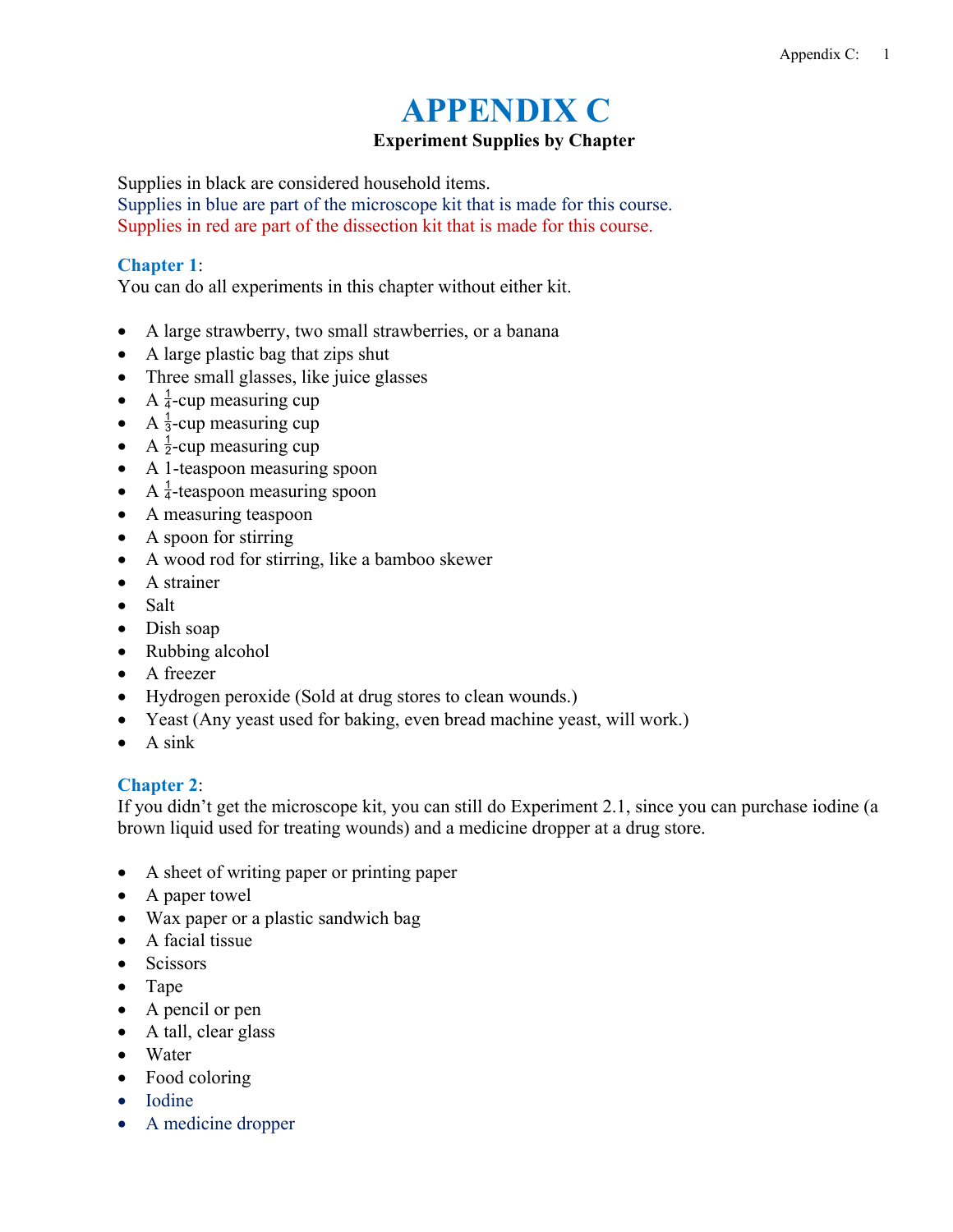- A paper or plastic plate
- Flour
- $\bullet$  A potato
- Sugar
- A slice of banana or apple
- A marshmallow and a knife (optional, but very interesting)
- A measuring  $\frac{1}{4}$  teaspoon
- Hydrogen peroxide (Sold in drug stores for cleaning wounds.)
- Vinegar
- Three small glasses, like juice glasses
- Two mugs used for hot beverages
- A microwave (If you don't have a microwave, use a small pot and a stove. You will also need only one mug.)
- A sharp knife
- A fork

# **Chapter 3**:

Without the microscope kit, you can only perform Experiment 3.3

- Microscope
- Blank microscope slides
- Slide coverslips
- Iodine
- Two medicine droppers
- Thread or very thin string
- Tweezers
- An onion
- A paring knife
- Prepared slide: Leaf c.s. with vein
- Prepared slide: Ascaris mitosis
- Water
- Two gummy bears (or any two similar candies of the same size.)
- Two small glasses, like juice glasses

## **Chapter 4**:

You cannot do either of the experiments in this chapter without the microscope kit.

- Microscope
- A blank microscope slide
- Slide coverslips
- Methylene blue
- Prepared slide: *Ascaris* Mitosis
- Prepared slide: Onion Tip Root
- Baker's yeast (Available at any supermarket.)
- Water
- Sugar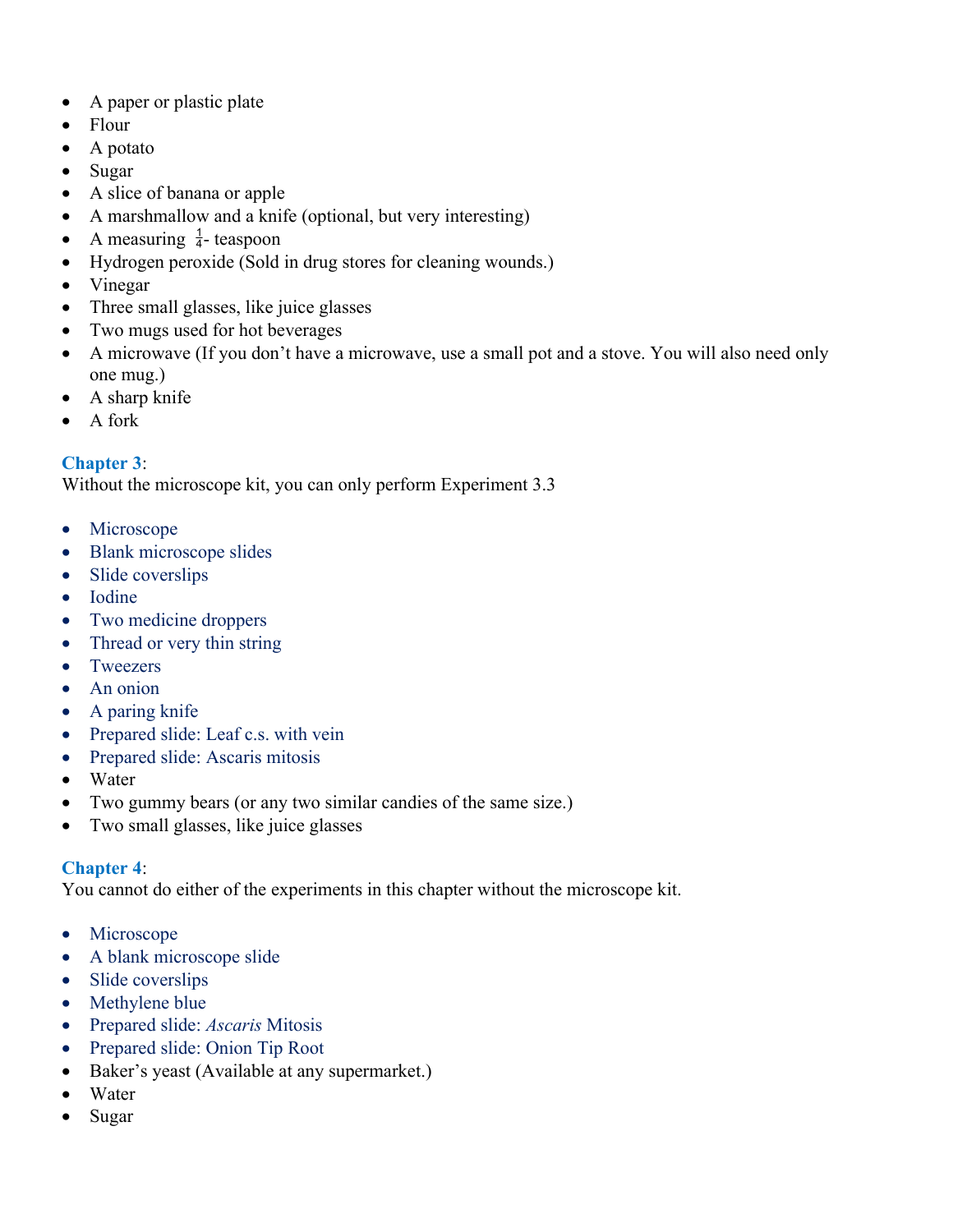- A small glass, like a juice glass
- A measuring tablespoon
- A  $\frac{1}{3}$ -cup measuring cup
- A paper towel
- Two medicine droppers

## **Chapter 5**:

You can do Experiment 15.1 without either kit. You cannot do Experiment 15.2 without the dissection kit.

- 18 small objects (like candies, beads, or coins) of one color, and 12 of another color (We used 18 blue M&Ms and 12 red M&Ms.)
- Two containers (like bowls) that are not transparent
- A table and a chair you can use to sit at the table
- Several books that you can stack to elevate the bowls so you cannot see what is inside
- PTC paper strips
- Your siblings and parents (Including uncles, aunts, and grandparents would be great, if possible.)
- White paper (It doesn't matter whether or not it has lines.)
- Scissors

# **Chapter 6**:

You cannot do the experiment in this chapter without the microscope kit.

- Microscope
- Prepared slide: *Zea mays* (corn) Stem c.s.

# **Chapter 7**:

Even though Experiment 7.1 is done to make samples for Experiment 7.2 (which requires the microscope kit), you can still do Experiment 7.1 if you don't have the microscope kit. Then, do the first two steps of Experiment 7.2 to see the effect that the bacteria have on the appearance of the cultures.

- A beef bouillon cube (or its equivalent)
- A 1-cup measuring cup
- A  $\frac{1}{2}$ -cup measuring cup
- Two small glasses, like juice glasses
- A pan that can boil at least four cups of water
- A wooden spoon
- Plastic wrap
- A stove
- Water
- $\bullet$  A sink
- Gloves (like cleaning gloves)
- Paper towels
- Microscope
- Blank microscope slides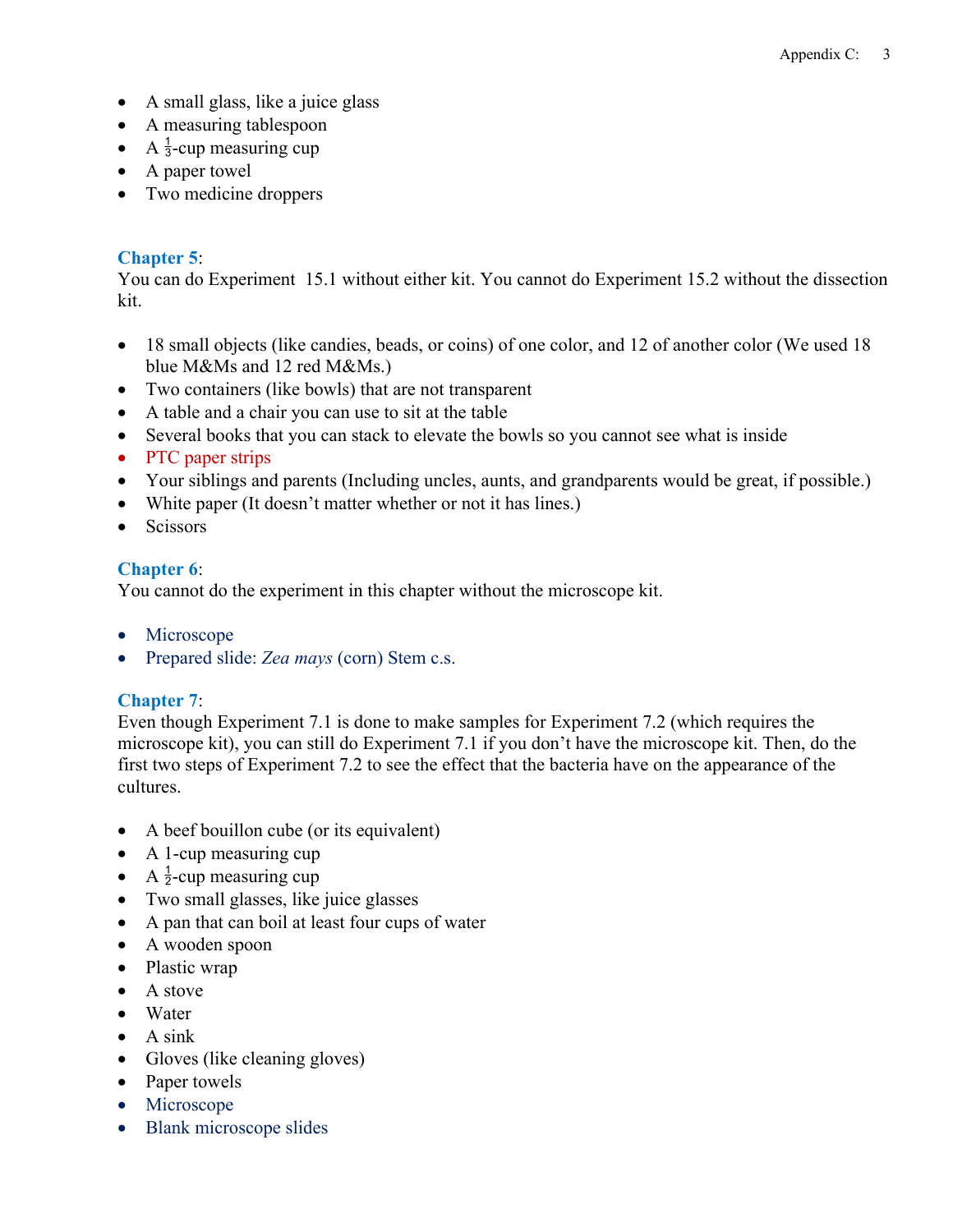- Coverslips
- Methylene blue
- Lens paper
- Two medicine droppers

# **Chapter 8**:

Even though Experiment 8.1 is done to make samples for Experiment 8.3 (which requires the microscope kit), you can still do Experiment 8.1 and then examine the fungi to note their characteristics. If you have a magnifying glass, that would make it even better. The tweezers and knife are for Experiment 8.3, but they don't have to come from the dissection kit. Household tweezers and a sharp knife from the cutlery will be fine.

- About half a slice of bread
- Two pieces of two different fruits (apple, cherry, tomato, etc.) that include the fleshy interior
- A small amount of cheese (Don't use processed cheese.)
- A large plate
- A room that stays dark and cool most of the time (a seldom-used closet, for example)
- Water
- Microscope
- Prepared slide: *Paramecium*
- Prepared slide: *Amoeba Proteus*
- Prepared slide: Diatoms
- Prepared slide: *Euglena*
- Prepared slide: *Volvox*
- Prepared slide: *Spirogyra*
- Blank microscope slides and coverslips
- Paper towels
- Medicine dropper
- A small glass or cup of water
- Tweezers
- A knife

# **Chapter 9**:

You cannot do Experiment 9.1 without the microscope kit, and you cannot do the other two experiments without the dissection kit.

- Microscope
- Prepared slide: Hydra budding
- Prepared slide: Planarian, w.m.
- Earthworm specimen
- Crayfish specimen
- Dissection tools
- Dissection tray
- Magnifying glass (optional)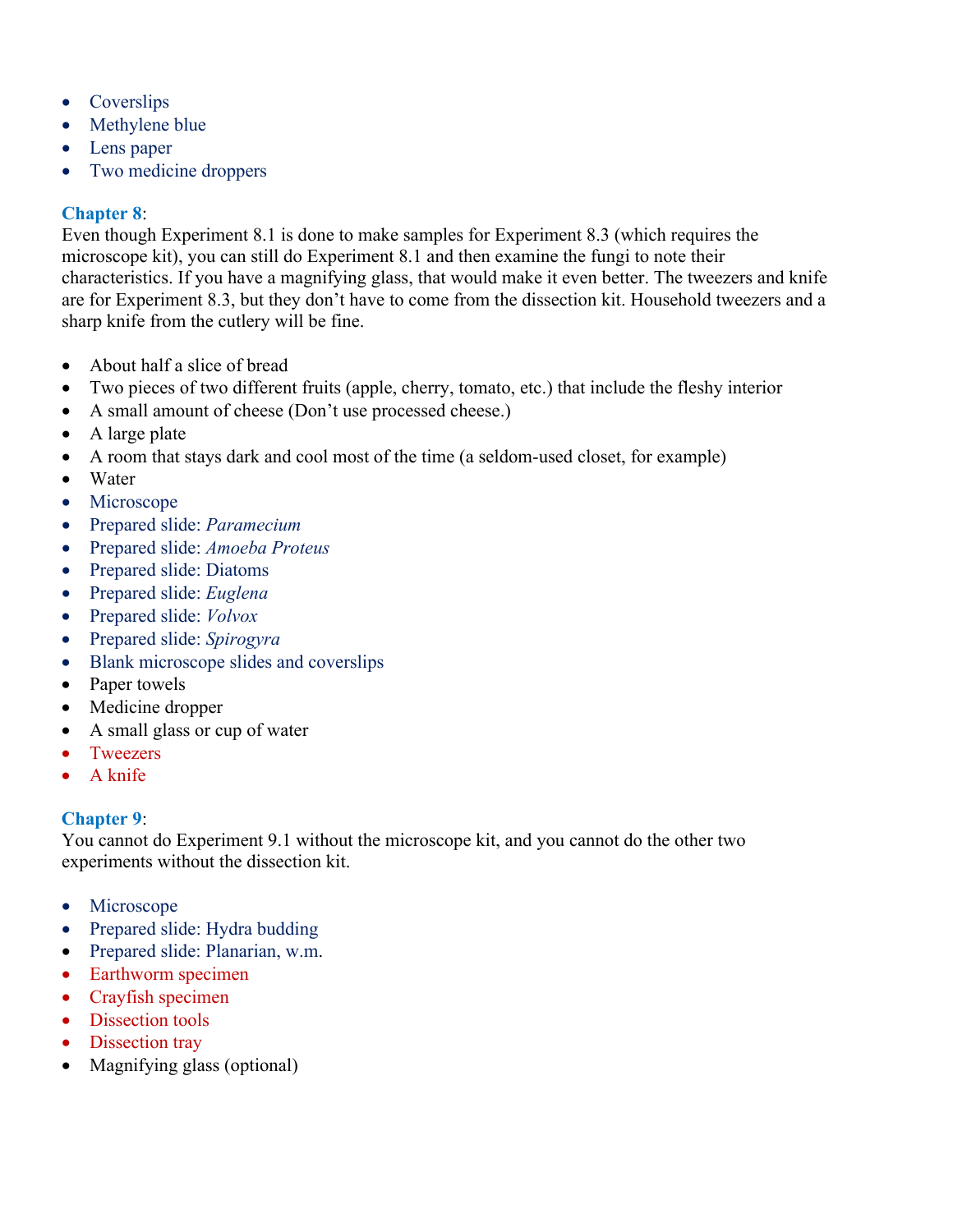## **Chapter 10**:

You cannot do either experiment in this chapter without the dissection kit.

- Perch specimen
- Frog specimen
- Dissection tools
- Dissection tray

# **Chapter 11**:

While Experiment 11.1 calls for dissection tools, you can use any household item that is made of metal and ends in a sharp point. While Experiment 11.2 calls for a feather that is in the dissection kit and dissection tools, you can get a feather from outside (mind the warning given in the experiment) and use household tools to open up the shaft of the feather. Also, you can use a magnifying glass instead of a microscope.

- A chicken egg (You might need a second one if something goes wrong.)
- Dissection tools
- A spoon
- A hard plate (not a paper plate)
- A well-lit room
- A feather
- Microscope
- A blank microscope slide and a coverslip
- A medicine dropper
- A small glass of water

# **Chapter 12**:

You cannot do Experiment 12.2 without the microscope kit. Experiment 12.3 can be done if you purchase iodine (a brown liquid used to treat wounds) from a drug store.

- Microscope
- Microscope slides
- Coverslips
- Methylene blue
- Medicine dropper
- Iodine
- A ruler
- A clear baking pan
- Something soft to throw, like a beanbag or nerf ball (It will hit the pan, so it needs to be soft.)
- A lighter or a match
- A pin that has a sharp point
- Paper towel
- Two Ziploc bags (The "snack" size is best, but "sandwich" size will work.)
- Cornstarch
- Water
- $\bullet$  A ½-teaspoon measuring spoon (Plastic is ideal, but metal will work.)
- Two bowls that hold about 2 cups of liquid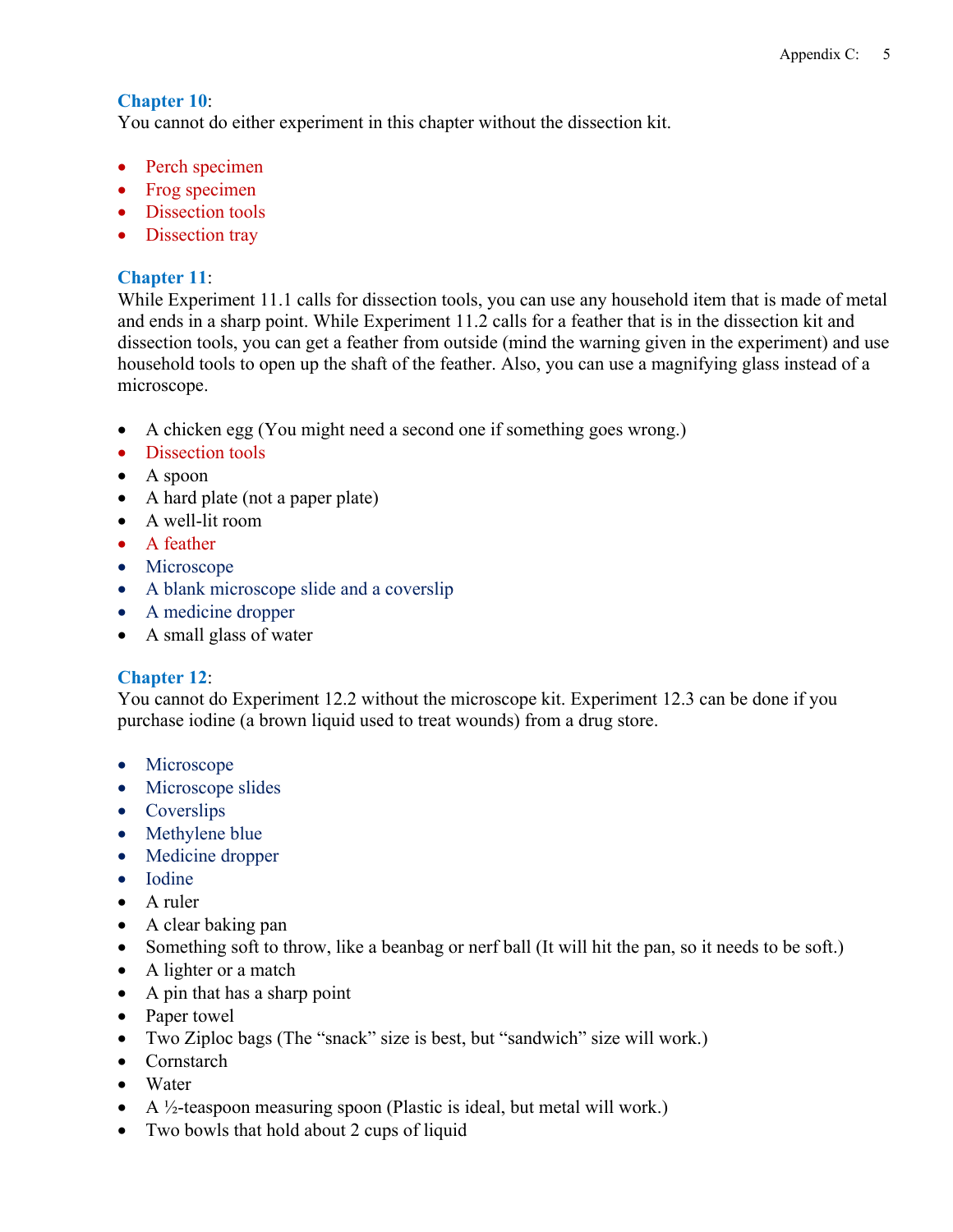- Two spoons
- Twist tie or piece of string

## **Chapter 13**:

You can do part of Experiment 13.1 without the dissection kit. Just use household items to take it apart and don't do the microscope part of the experiment. You cannot do Experient 13.2 or Experiment 13.3 without the microscope kit.

- A flower (You can find one in nature, but there are protected areas where flowers cannot be picked. You can buy an inexpensive one at a large supermarket or ask a flower shop for one that they are throwing away. Make sure when you look at the flower you see both a central stalk (the pistil) and other stalks with knobs on the end (the stamen). That ensures you have a flower with both male and female parts. If you can get more than one type of flower, that would be even better!)
- Dissecting tools
- Dissecting pan
- Microscope
- Blank slide
- Coverslip
- Medicine dropper
- Prepared Slide: Onion Tip Root
- Prepared Slide: Zea Mays Root C.S.
- Prepared Slide: Zea Mays stem C.S.
- Prepared Slide: Ranunculus Root C.S.
- Prepared Slide: Ranunculus stem C.S.
- Prepared Slide: Leaf C.S. w/Vein
- Water

## **Chapter 14**:

You can do both of the experiments in this chapter without either of the kits.

- Several dried beans (The kind you soak before cooking, such as kidney, lima, pinto, or navy beans)
- Water
- Paper towels
- A glass jar with the lid removed
- A Styrofoam or paper cup and a saucer that is not paper or Styrofoam that the cup can sit on
- Scissors
- $\bullet$  Soil
- A cardboard box that can cover the cup with something sticking out several inches above the cup
- Three stalks of celery with some of the leaves still on them (They don't need a lot of leaves.)
- Three small glasses, like juice glasses, that are all the same size
- A spoon
- A sharp knife
- A small plastic sandwich bag
- Cellophane tape
- Blue food coloring (Blue is the color that shows up best.)
- $\bullet$  A fan